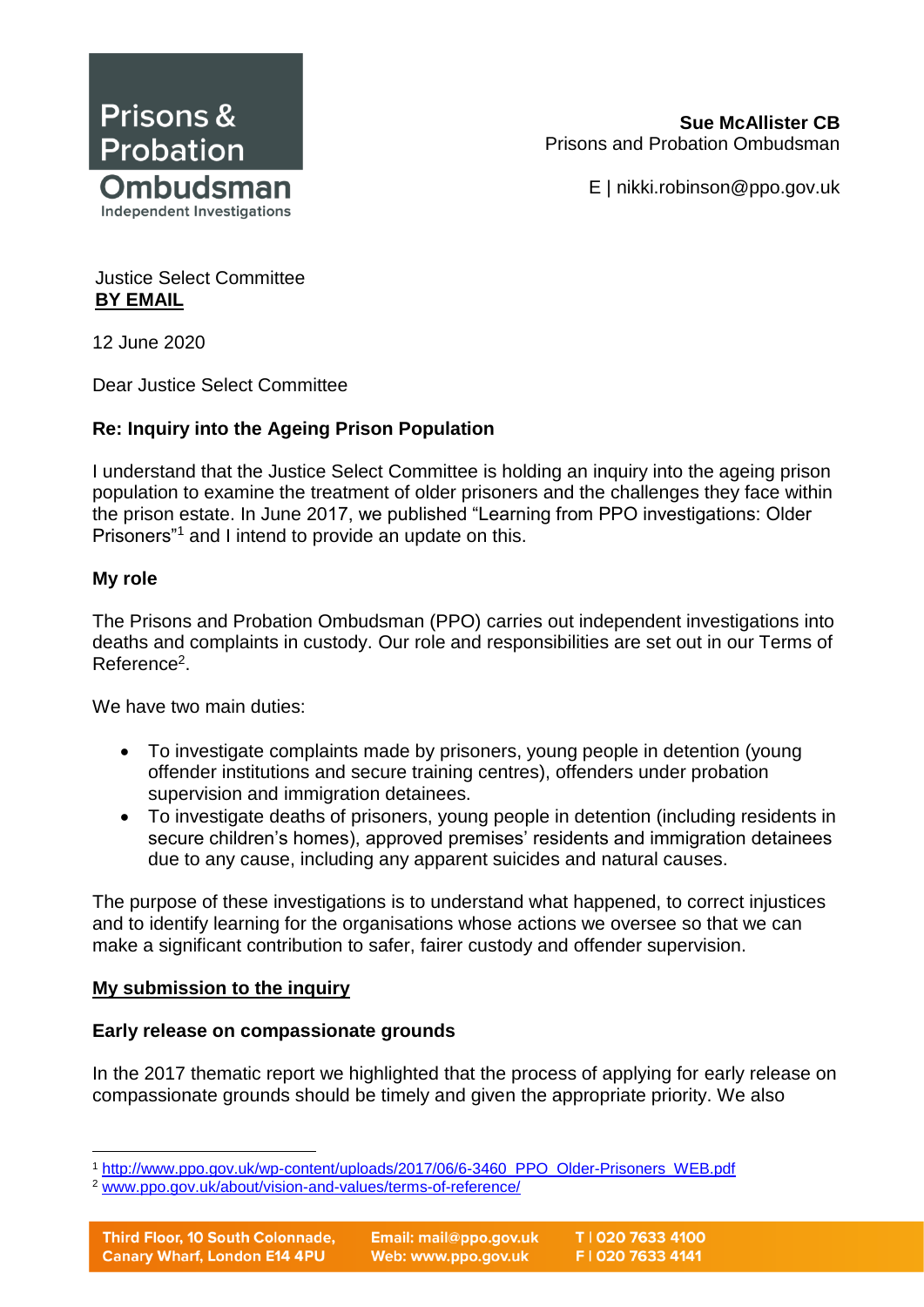concluded that the risk assessments associated with the applications should be based on an assessment of actual risk given the prisoner's current health condition.

Death in custody investigations concluded in 2019 and 2020 indicate there are still some concerns in relation to the compassionate release process. Where applications have been started they are not always completed with the urgency they require. Where we have made recommendations relating to compassionate release, they focus mainly on the delay in applications being completed and submitted. This has resulted in recommendations about the need for compassionate release applications to be prioritised and completed without delay.

We are still finding that the compassionate release process in some prisons is poorly managed and disorganised, with no one individual having overall responsibility for the progress of an application. This can result in the application not being processed in a timely manner. We have made recommendations to some prisons about reviewing the compassionate release process to ensure that a nominated person is identified and is responsible for co-ordinating, reviewing and progressing the application. We consider that this approach should be taken in every prison to improve the compassionate release process across the prison estate.

Compassionate release is not always being considered in every apparently suitable case. It is important that staff discuss the option of early release on compassionate grounds with terminally ill prisoners. In some cases, the application process is started too late, which can be the result of waiting for a definitive prognosis from clinicians. It is also important that prisons consider making applications on behalf of those prisoners who are incapacitated by physical or mental conditions (such as dementia) and not only those who have a terminal prognosis.

## **End of life care**

In the 2017 thematic report we referred to seeing examples of impressive levels of humane care by prison staff and the development of some excellent palliative care. We continue to see examples of this.

We were really pleased to see in a couple of recent cases (including one in a high security prison) that a family member was able to stay with the prisoner in his cell during the day for the last week of his life. This shows the importance of involving the prisoner's family, where appropriate, in the end of life care planning.

There is an expectation that prisoners who have been given a terminal diagnosis are consulted on a palliative care plan. While we are seeing good examples of this, we have also made recommendations in this area. In some cases, we have made recommendations to healthcare about ensuring all care plans, including palliative pain management care plans are individualised, kept up-to-date and reviewed. It is important for healthcare staff to be having conversations with prisoners who are diagnosed with a terminal illness about their end of life care plans.

As well as some concerns about the end of life care planning, we would also like to highlight a concern that came up during an investigation into a death in custody at HMP Parc in August 2019. The individual suffered from dementia and was referred for

Email: mail@ppo.gov.uk Web: www.ppo.gov.uk